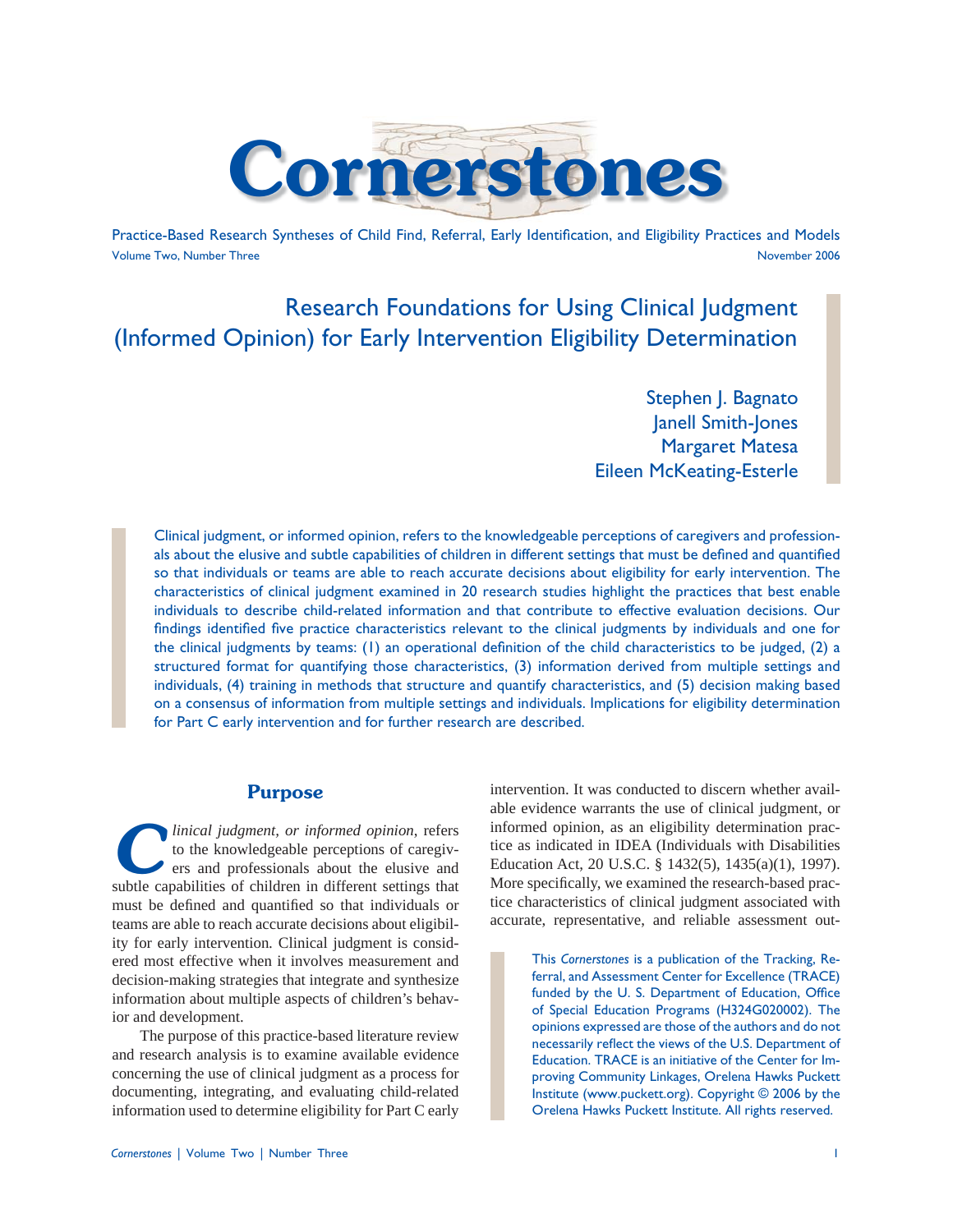comes applicable to eligibility determination and diagnosis. The literature review and analysis was conducted as part of research at the Tracking, Referral and Assessment Center for Excellence (Dunst & Trivette, 2004; Dunst, Trivette, Appl, & Bagnato, 2004).

# **Background**

Meehl's (1954) seminal work on clinical decisionmaking strategies touched off a flurry of research on the reliability and validity of clinical judgment (Westen & Weinberger, 2004). In the past 50 years, the effectiveness of clinical-judgment strategies in decision making has been used in the fields of education, medicine, mental health, business, and criminal justice. Early research findings (Dawes, Faust, & Meehl, 1989; Garb, 1994; Holt, 1970; Marchese, 1992; Meehl, 1954; Sawyer, 1966; Sines, 1970; Wiggins, 1981) suggested that statistical or actuarial prediction strategies were slightly more accurate than clinical methods. More recent research indicates that both strategies make valuable contributions and are perhaps complementary approaches to measurement and decision making (Ægisdoìttir et al., in press; Grove, Zald, Lebow, Snitz, & Nelson, 2000).

Despite limited research evidence, clinical judgment is widely practiced and valued by early intervention practitioners (Fleischer, Belgredan, Bagnato, & Ogonosky, 1990; Hayes, 1990; Hunt, Johnson, Owen, Ormerod, & Babbitt, 1990; LeLaurin, 1990; LeVan, 1990; McCloskey, 1990; Miltenberger, 1990; Sexton, Thompson, Perez, & Rheams, 1990; Short & Simeonsson, 1990). This appears to be the case because it safeguards against eligibility being based on isolated information or test results alone and is particularly important for eligibility decisions when the use of standardized measures are not useful options (Shackelford, 2002). Some early intervention studies, which examined clinical judgment for early detection and classification of young children with delays or disabilities, revealed promising avenues for future research on clinical judgment (Bagnato & Neisworth, 1999; Glascoe, 1991; Kochanek, Kabacoff, & Lipsitt, 1990; Records & Tomblin, 1994; Sampers, Cooley, Cornelius, & Shook, 1996). Much of this work focused on the use of assessment tools because these permit individuals to quantify their judgments about the elusive and subtle aspects of children's behavior and development in different environments. Several measures have been used to assess broad areas of functioning, including overall developmental status, health, and family factors (Henderson & Meisels, 1994; Kochanek et al., 1990), while others have been used to assess specific aspects of health and development, including physical robustness (Casey, McIntyre, & Leveno, 2001), cognitive and perceptual skills (Gresham, Reschly, & Carey, 1987), motor

skills (Sampers et al., 1996), speech and language skills (Glascoe, 1991; Records & Tomblin, 1994), and temperament and self-regulation (Bagnato & Neisworth, 1999).

 One of the essential elements of clinical judgment is that they structure and quantify perceptions, observations, and judgments through ratings and classification formats. Some clinical-judgment processes and instruments (rating scales, observation formats, and functional classification systems) have yielded adequate reliability, validity, and utility for the purpose of decision making regarding detection, diagnosis, treatment planning, and progress monitoring, plus greater sensitivity than conventional tests about the subtle attributes of children (e.g., muscle tone, alertness, reaction to novelty), particularly those with complex disabilities (Bagnato, 1984; Bagnato & Neisworth, 1990, Bagnato, Neisworth & McClosky, 1994; Bailey, Buysee, Simeonsson, Smith, & Keyes, 1995; Bailey, Simeonsson, Buysse, & Smith, 1993; Glascoe, 1991; Gresham et al., 1987; Sampers et al., 1996; Simeonsson, Bailey, Smith, & Buysee, 1995; Simeonsson, Huntington, Short, & Ware, 1982; Suen, Lu, Neisworth, & Bagnato, 1993; Suen, Logan, Neisworth, & Bagnato, 1995).

### *Description of the Practice*

The studies included in this literature review and analysis were appraised using five practice characteristics that were considered useful for: (a) identifying children at risk for or with disabilities, (b) documenting the needs of children enrolled in early intervention services, or (c) effectively using judgment-based scales and formats to assess children's skills and progress. The research-based practice characteristics include:  $(1)$  an operational definition of the specific child characteristics, attributes, skills, and support needs that are being judged; (2) a structured format for quantifying those characteristics; (3) the collection of information derived from multiple settings and individuals; (4) training in methods that structure and quantify children's characteristics, traits, skills, and support needs; and  $(5)$  decision making based on a consensus of information from multiple settings and individuals. Studies included in this paper were evaluated in terms of the use of these five practice characteristics. The interested reader is referred to Schalock and Luchasson (2005) for other characteristics of clinical judgment.

*Operational definitions* were examined in terms of researchers' use of clear, concise, and observable constructs (e.g., expressive language skills, muscle tone, articulation skills) measured by clinical-judgment scales. Operational definitions help ensure that different individuals have the same understanding of what is being rated, so that they can judge these dimensions through similar lenses. This was considered especially important when evaluating more elusive aspects of development such as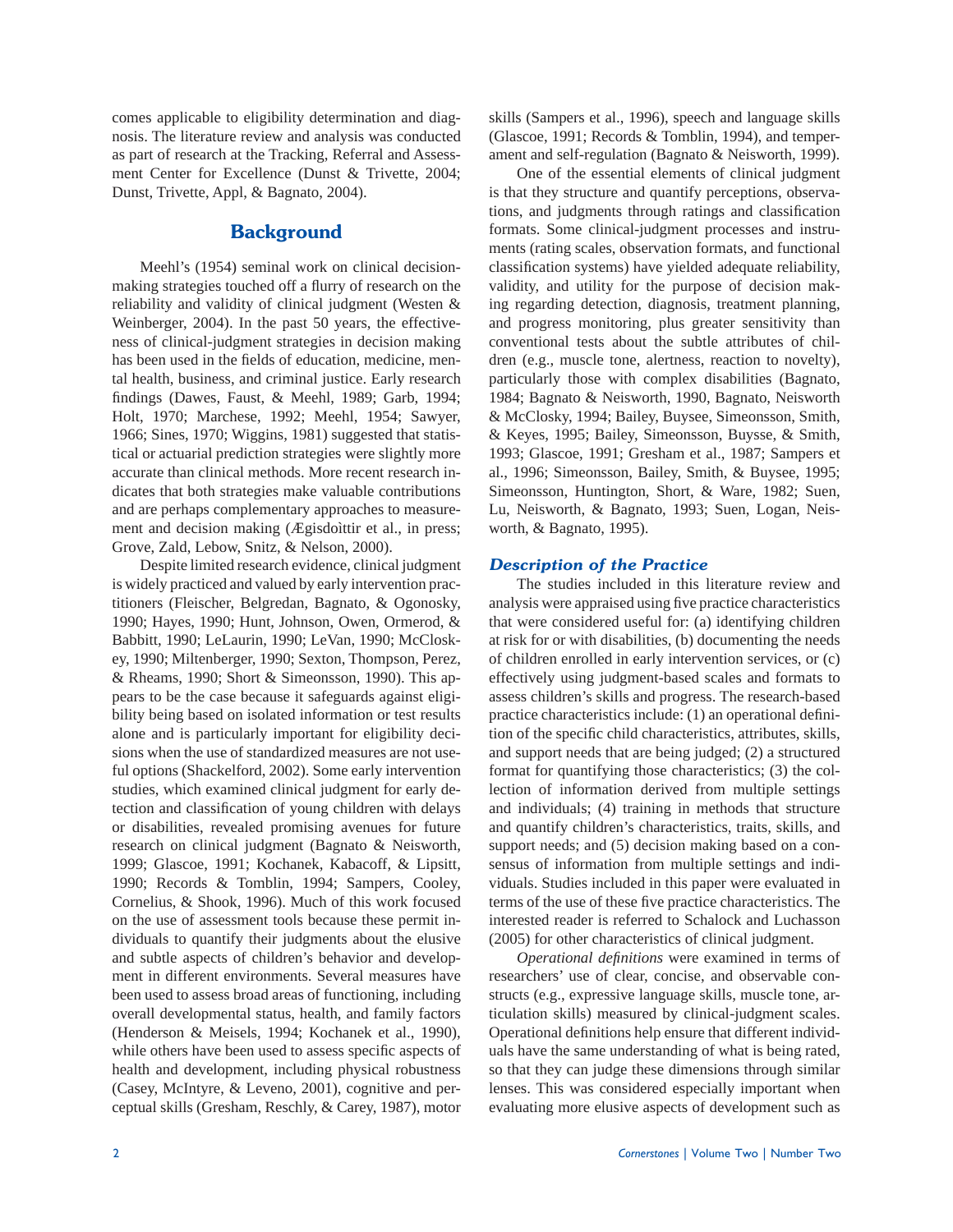self-regulation and temperament.

 *Structured opinions (rating formats)* were examined to further establish the specific aspects of development being assessed and the rating criteria being used as part of an assessment. They were examined by pre-established, standard formats that included written scales, interviews, archival coding schemes, and the use of quantitative or qualitative rating criteria.

 *Multiple informants and sources of information*. These practice characteristics were examined by the extent to which studies pooled information about children's functioning from a variety of sources (assessments, medical records, etc.) and by a variety of people in the decision-making process. This practice characteristic underscores the importance of using comprehensive information for educational and clinical decision making. It involves gathering information about children's functioning in the home, at school, and in other settings such as doctors' or therapists' offices.

*Consensus decision making*. This practice characteristic was examined in order to determine whether information was both taken from more than one individual and/or setting and considered collectively in decisions about children's developmental status, progress, and/or needs.

*Training to guide and facilitate reliable ratings*. The use of training was examined to determine whether the raters had some level of training in completing clinicaljudgment measures. Training ranged from overviews of rating intent and instructions to the achievement of rater consensus.

# **Search Strategy**

### *Search Terms*

The following search terms were used to identify relevant published and unpublished position papers, literature reviews, and research studies: *clinical judgment*, *informed clinical opinion*, *team decision-making*, *judgment-based assessment*, *subjective judgment*, and *qualitative assessment*. The search was done broadly in the fields of psychology, medicine, allied health, developmental disabilities, special education and early intervention.

#### *Sources*

 The primary databases searched were: Psychological Abstracts online (PsycINFO), Social Sciences Citation Index (SSCI), Education Resource Information Center (ERIC), Ovid, MEDLINE, Cumulative Index to Nursing and Allied Health Literature (CINAHL), Health Source: Nursing/Academic Edition, Cochrane databases, and Medscape. Additionally, we conducted both a secondary search of an Endnote database and selective searches of unpublished master's theses and doctoral dissertations.

### *Selection Criteria*

 No studies were found that examined the use or effectiveness of clinical-judgment processes or instruments specifically for eligibility determination. Therefore, the utility of clinical judgment for early intervention was examined in terms of research on differential diagnosis and congruence among individuals in determining the extent of functional problems in development or behavior. Studies were included in the review if the investigation: (a) involved the clinical judgments of professionals or parents about the diagnosis, developmental status, and/or progress of children, particularly children under 5 years of age, (b) reflected one or more moderate to strong estimates of diagnostic outcomes, interrater agreement on developmental outcomes or significant contributions to estimates of developmental status, or (c) involved at least a subsample of children with developmental delays or disabilities.

# **Search Results**

Twenty studies from the fields of early intervention, special education, early childhood education, speech/language pathology, and medicine were identified from the literature search that met the selection criteria. Table 1 shows selected characteristics of the study participants.

#### *Participants*

 The studies included 157,681 participants that ranged in age from birth to 17 years of age. The largest majority of these participants were from a single study (Casey et. al., 2001). Most studies included children with developmental delay, mental retardation, or other disabilities (Fragile X syndrome, cerebral palsy, spina bifida, autism, behavioral/emotional disorders, learning disability, visual, sensory, motor, and speech/language impairments). Several studies also included children without identified disabilities or delays (Bagnato  $\&$ Neisworth, 1990; Glascoe, 1991; Gresham et al., 1987; Henderson & Meisels, 1994; Kochanek et al., 1990; Records & Tomblin, 1994; Sampers et al., 1996; Suen et al., 1993; Suen et al., 1995).

#### *Type of Study*

The studies of clinical-judgment practices were divided into three types: Early detection and classification  $(N = 6)$ , parent-professional congruence  $(N = 6)$ , and judgment-based scales and formats ( $N = 8$ ). The first set of studies focused on the effectiveness of clinical assessment tools to accurately predict developmental delays or disabilities. The second set examined the extent to which judgment-based scales facilitated agreement between parent and professional ratings of children's abilities. The third group of studies examined the effectiveness of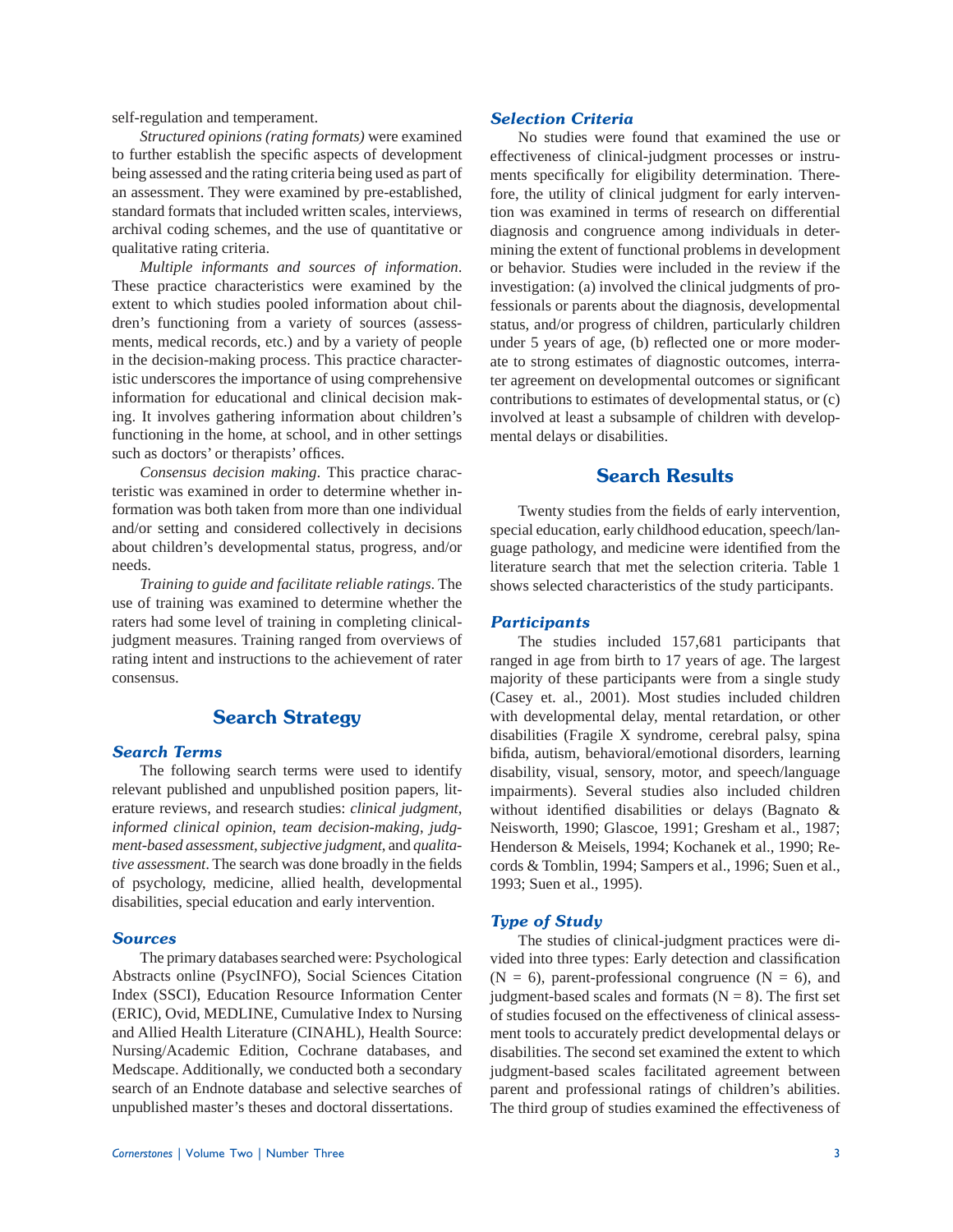judgment-based scales in providing accurate estimates of child outcomes.

### *Research Designs*

 The 20 studies included 11 case studies, 2 generalizability studies, and 7 cohort or longitudinal studies (see Table 3). The longitudinal studies incorporated followup assessments with two to six time points. The length of time between initial and follow-up assessments ranged from 28 days to 7 years.

#### *Outcomes*

Study outcomes were examined in terms of (1) *diagnostic accuracy* (i.e., sensitivity or specificity), (2) *agreement rates* between clinical-judgment tools and other early childhood measures and *interrater agreement levels* on clinical-judgment measures, and (3) *statistical contributions of multiple perspectives* to the assessment process (i.e., reliability and standard errors of measurement values associated with using multi-source information).

# **Results**

### *Practice Characteristics*

Table 2 shows the focus of and the extent to which each characteristic was included in each study. Judgment-based assessment strategies used within this set of studies incorporated at least two of the five practice characteristics examined in this analysis.

*Operational definitions*. All 20 studies included operational definitions of the areas being appraised through clinical-judgment strategies. Studies were selected for inclusion in the review because they employed clinical-judgment strategies that structured the collection of children's information in ways that were clear and organized. Within this body of research, consistent evidence for the use of this particular characteristic was examined. Beyond the theoretical construct being assessed (e.g., early language skills, early motor skills), operational definitions provide structure at the most basic level of measurement by specifying the particular dimensions or traits under consideration. This helps ensure that different individuals assign their ratings to the attributes under consideration using similar lenses.

*Structured opinions (rating formats)*. Structuring the rating of informed opinion in conjunction with using operational definitions further ensures reliable assessment ratings by guiding how specific attributes are quantitatively or qualitatively rated. Most studies  $(N = 14)$  used preestablished formats to structure or quantify ratings of clinical or educational information. Rating formats varied in terms of mode (e.g., written scales, interviews, archival data coding), rating scheme (e.g., qualitative and

quantitative scales, open-ended responses), and level of detail. The majority of studies used written scales to assess children's abilities for diagnostic, progress monitoring, and/or educational planning purposes.

*Multiple informants and sources of information.*  This practice characteristic underscores the importance of using different informants and sources of information, gathering information about children's functioning in the home, at school, and/or as part of evaluative situations such as doctor's or therapist's visits. Parents, teachers, psychologists, and speech, occupational, and physical therapists bring unique perspectives given the specific nature of their assessments. Considered together, their contributions create more complete pictures of children's strengths and needs, and in turn more complete information for eligibility decision making.

Fifteen of the 20 studies (75%) included procedures for gathering information on child competencies in different settings and by different individuals, and these procedures were found to increase the accuracy of diagnostic outcomes (see below). Information was most often gathered from a combination of clinical-judgment tools, curriculum-based measures, traditional assessments, and/or clinical impressions in six of the nine studies and involved at least three raters. Furthermore, assessments were most often completed by parents, teachers, and one other developmental specialist (e.g., psychologist, speech/ language therapist, diagnostician). The use of two assessment opinions was typically associated with interdisciplinary team decisions where teams were typically composed of a combination of parents, teachers, therapists, psychologists, and/or medical personnel.

*Consensus decision making*. Consensus decision making entails the integration and synthesis of information from different persons and sources to facilitate appropriate diagnostic and planning decisions. Ideally, information is obtained from four or more individuals (Suen et al., 1993) where informational sources include medical records, educational records, prior assessments, and other sources. Six studies examined the extent to which individuals used collective assessment information to make comprehensive or accurate assessment decisions. In every case, integrating all (as opposed to some) informational sources provided the most reliable and accurate snapshots of children's development. Consensus decision-making processes were part of the measurement strategies and procedures in 60% of the studies and were found to be effective in producing the most accurate and representative diagnostic results.

*Training to guide and facilitate reliable ratings*. Few studies included this practice characteristic, while position papers (Danaher, Shackelford, & Harbin, 2004; Hemmeter, Joseph, Smith, & Sandall, 2001; Sandall, McLean, & Smith, 2000) regard it as essential. In fact,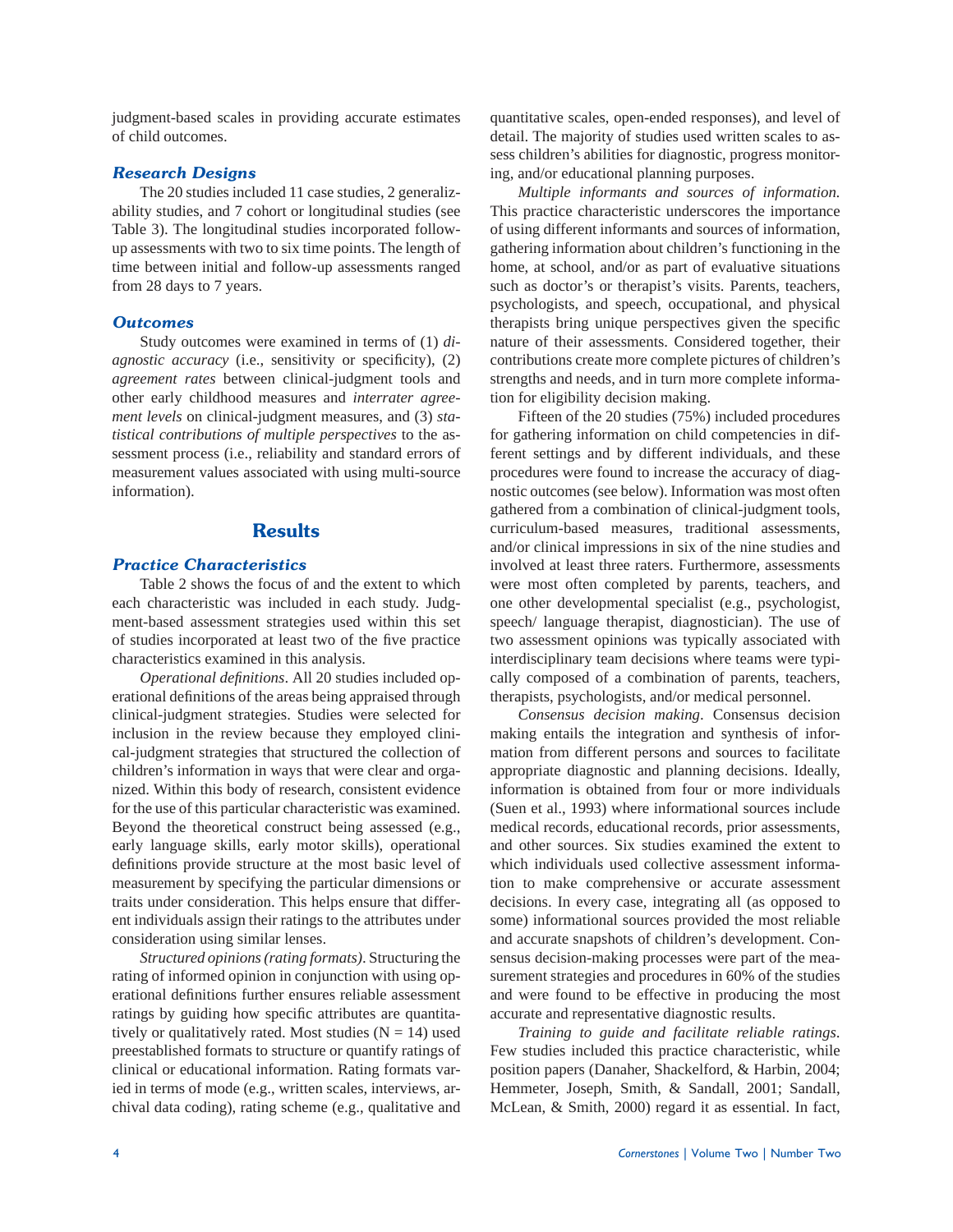training of raters was described for only four tools (Perceptions of Developmental Skills, System to Plan Early Childhood Services, Movement Assessment Inventory, and APGAR). The scope of trainings included brief overviews of rating intent and instructions, achievement of rater consensus, and formalized training sessions. Training was described in 45% of the studies, but only two studies focused on the importance of this dimension in obtaining accurate results.

#### *Effectiveness of Clinical Judgment*

Table 3 shows the study types, results, and major findings. Seven studies examined the effectiveness of clinical-judgment measures to detect children at risk for or with a delay or disability. Researchers calculated sensitivity indexes or percentages of children correctly identified as delayed or disabled and specificity indexes or percentages of children correctly classified as nondisabled. Overall, measures were found to be accurate both in identifying children with delays or disabilities and in identifying children without disabilities. Sensitivity ranged from 72% to 94%; where most indices were 80% or higher. One study predicted neonatal death rates based on APGAR score ranges. Low APGARs (0–3) were associated with a significant number of neonatal deaths  $(24\% - 32\%)$  and high scores ( $\geq 7$ ) were associated with extremely low neonatal death rates (<1%).

Kochanek and his colleagues (1990) examined the importance of multiple sources of information in the prediction of disabilities. Child performance and demographic variables were evaluated with logistic regression analyses. Researchers reported moderate to strong sensitivity indexes, which ranged between 62% and 92%, but low to moderate specificity indexes which ranged between 30% and 74%. Outcomes varied depending on the variable groupings addressed within the analyses.

#### *Congruence Across Measures and Between Raters*

A few studies examined the extent to which clinicaljudgment tools provided similar results to norm-referenced and curriculum-based measures. Bagnato and his colleagues (Bagnato, 1984; Bagnato & Neisworth, 1985) found moderate to strong levels of agreement (reliability coefficients ranged from  $r = .65$  to .89) comparing ratings of clinical-judgment tools with those of norm-referenced and curriculum-based measures. Despite being based on a small number of studies, the evidence suggests that outcomes measured by clinical-judgment tools can yield results similar to those measured by norm-referenced and curriculum-based measures.

Several research teams (Blacher-Dixon & Simeonsson, 1981; Gradel, Thompson, & Sheehan, 1981; Records & Tomblin, 1994) examined the extent to which different raters' measurements were consistent and found considerable variability in coefficients of agreements ranging from very weak to very strong  $(r = .24$  to 1.00). In some instances, agreement between mothers' and teachers' ratings varied. Overall, researchers found them to be consistent and addressed the importance of including multiple perspectives in children's assessments. Examining this idea in further detail, Suen and colleagues (1993, 1995) measured the degree to which information from multiple raters improved the accuracy of developmental appraisals. Findings indicated that as the number of raters increased from two to four, reliability estimates increased and standard errors of measurement decreased. Results also suggested that information from both caregivers and professionals provide the best representation of children's skills and needs when we recognize that each person has relevant and real, but incomplete information.

# **Conclusion**

Two questions were addressed in this practice-based literature review and analysis: (1) Can informed clinical judgment be used effectively for assessment and diagnostic purposes? and (2) what practice characteristics are essential for accurate clinical judgments? Results indicated that it is possible to structure and quantify observations to make clinical judgments so that reliable, valid, and useful information for early detection is obtained. However, caution is warranted given the limited amount of evidence and the fact that relevant studies focused more on the status and progress of children already enrolled in early intervention programs as opposed to the status of children being assessed for potential enrollment in these programs.

Five practice characteristics were identified as important components of informed clinical judgment: an operational definition of the specific child characteristics, attributes, skills, and support needs that are being judged; a structured format for quantifying those characteristics; the collection of information derived from multiple settings and individuals; training in methods that structure and quantify children's characteristics, traits, skills, and support needs; and decision making based on a consensus of information from multiple settings and individuals. These characteristics provide a framework for individuals and teams, especially when rating challenging or elusive traits, to assess children's strengths and needs in a reliable, comprehensive, and meaningful fashion. The information reported in this paper is a first step, as more well-designed studies are needed to validate the professional confidence placed in clinicaljudgment strategies and to ensure their valid use by early intervention practitioners.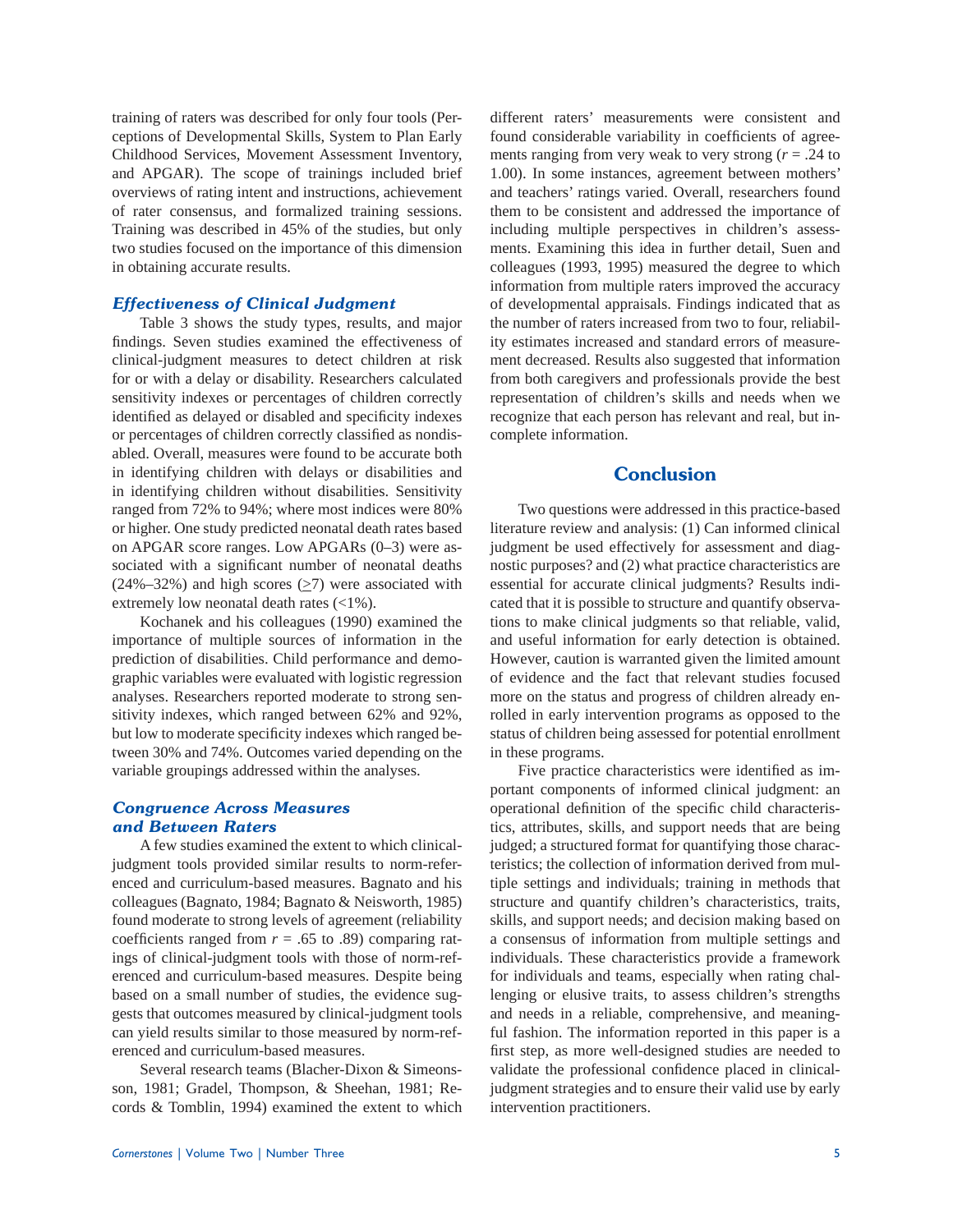Evidence to support the use of clinical-judgment tools for measuring children's needs and skills by using multiple sources of information in therapeutic or educational decisions provided the basis on which the study findings were evaluated. Overall, the use of these practice characteristics in studies found to exemplify sound clinical-judgment strategies and solid outcomes demonstrates some support for the use of operational definitions, structured formats, and multi-source information; moderate support for the use of consensus decision-making processes; and inconsistent support for assessment training. Available evidence suggests that clinical judgment or informed opinion holds promise as a potentially effective strategy for use in early intervention for eligibility determination with the proper use of the identified practice characteristics.

#### *Implications for Practice*

Evidence indicates that informed clinical judgment can provide reliable and valid assessment outcomes, but questions remain as to what is needed to make it a more integral part of eligibility determination. Perhaps important first steps are  $(1)$  knowing when it is an option and (2) knowing when it should be used. In states where informed clinical opinion is used for eligibility determination, awareness of the regulations and knowledge of when it is most appropriate are essential. As stated in the Individuals with Disabilities Education Improvement Act (2004), informed clinical opinion is particularly important when standardized measures are inappropriate or unavailable. It can be used to detect abilities in children who are inconsistent in or of a low threshold in their expression. Furthermore, clinical judgment can unify and facilitate team decisions about child characteristics and specific programmatic and intervention needs and enable parents to be active and integral participants in the assessment process.

Another important step is simply to recognize that judgments based on intuition, prior experiences, observations, and anecdotal information occur widely in the field; but that these unavoidable components of the assessment process are rarely described as "informed clinical opinion." We believe that they are best described as *informed opinion* since such knowledgeable judgments are regularly used by parents and professionals alike. Clinical judgment can be simple, is often done unknowingly, and can be strengthened by providing a structure to the process that promotes functional and reliable outcomes and sound, comprehensive decisions.

#### *Implications for Research*

Notwithstanding the regulatory latitude for using clinical judgment in early intervention, basic research is still needed to examine: (1) the frequency with which informed opinion and judgment is used for eligibility determination, (2) the procedures used to facilitate clinical judgment, and (3) the utility and accuracy of informed opinions and judgments when used for eligibility determination.

A comparison of outcome decisions for children with similar needs in states where informed opinion is used would certainly be of interest. In addition, studies are needed that examine the reliability, validity, and efficacy of existing judgment-based tools that can be used to facilitate this process. It is surprising that no studies of clinical judgment and its outcomes have been planned and conducted using state and county databases, particularly in light of the Part C allowance for the use of informed opinion (See Mott & Dunst, 2006, for an exception). This is one area where researchers and policy makers should conduct more rigorous research into documenting the utility and efficacy of clinical judgment.

 Finally we recommend that the following operational definition of informed opinion be adopted for use in early intervention: Clinical judgment, or informed opinion, refers to the knowledgeable perceptions (i.e., impressions, intuitions, recollections, observations) of caregivers and professionals about the elusive and subtle capabilities of children in different settings that must be defined and quantified so that individuals or teams are able to reach accurate decisions about eligibility for early intervention.

Further, we advocate that the phrase, *informed opinion*, be adopted instead of clinical judgment or informed clinical opinion as the most communicable terminology to refer to the use of this process in early intervention. Since both parents and professionals can and do render decisions or judgments based on vital impressions, perceptions, intuitions, recollections, and observations, their decisions are not clinical in nature; rather, they are informed opinions based on personal life factors which are in and of themselves important in the decision-making process in early intervention.

 A companion *Endpoints* (Vol. 2, Number 3) includes a summary of the findings presented in this *Cornerstones*. This nontechnical research summary also includes a description of those characteristics we consider the essential elements of clinical opinion when used for eligibility determination.

# **References**

Ægisdoìttir, S., White, M., Spengler, P. M., Maugherman, A. S., Anderson, L. A., Cook, R. S., Nichols, C. N., Lampropoulos, G. K., Walker, B. S., & Rush, J. D. (in press). The Meta-Analysis of Clinical Judgment Project: Fifty-six years of research on clinical versus mechanical prediction. *The Counseling Psy-*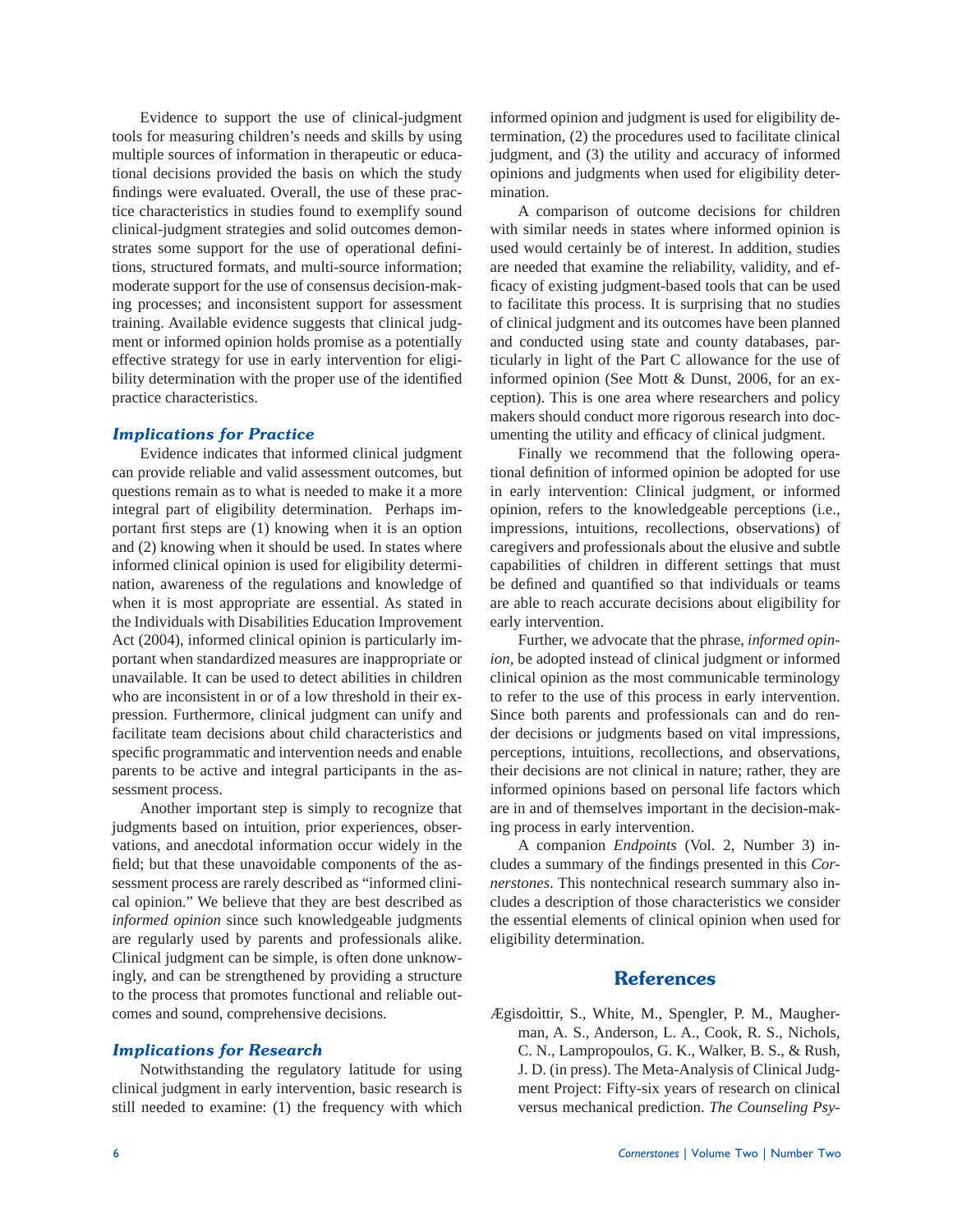*chologist (TCP) 34*: 341-382

- Bagnato, S. J. (1984). Team congruence in developmental diagnosis and intervention: Comparing clinical judgment and child performance measures. *School Psychology Review, 13*, 7-16.
- Bagnato, S. J., & Neisworth, J. T. (1985). Assessing young handicapped children: Clinical judgment versus developmental performance scales. *International Journal of Partial Hospitalization, 3*, 13-21.
- Bagnato, S. J., & Neisworth, J. T. (1990). *System to Plan Early Childhood Services (SPECS): Administration manual*. Circle Pines, MN: American Guidance Service.
- Bagnato, S. J., Neisworth, J. T., & McClosky, G. (1994). *System to Plan Early Childhood Services (SPECS)*. Circle Pines, MN: American Guidance Service.
- Bagnato, S. J., & Neisworth, J. T. (1999). Normative detection of early regulatory disorders and autism: Empirical confirmation of DC:0-3. *Infants and Young Children, 12*(2), 98-106.
- Bailey, D. B., Buysee, V., Simeonsson, R. J., Smith, T., & Keyes, L. (1995). Individual and team consensus ratings of child functioning. *Developmental Medicine and Child Neurology, 37*, 246-259.
- Bailey, D. B., Jr., Simeonsson, R. J., Buysse, V., & Smith, T. (1993). Reliability of an index of child characteristics. *Developmental Medicine and Child Neurology, 35*, 806-815.
- Bierman, K. L., Nix, R. L., Maples, J. J., & Murphy, S. A. (2006). Examining clincial judgment in an adaptive intervention design: The fast track program. *Journal of Consulting and Clinical Psychology, 74*, 468-481.
- Blacher-Dixon, J., & Simeonsson, R. J. (1981). Consistency and correspondence of mothers' and teachers' assessments of young handicapped children. *Journal of the Division for Early Childhood, 3*, 64-71.
- Casey, B. M., McIntyre, D. D., & Leveno, K. J. (2001). The continuing value of the Apgar score for the assessment of newborn infants. *New England Journal of Medicine, 344*, 467-471.
- Danaher, J., Shackelford, J., & Harbin, G. (2004). Revisiting a comparison of eligibility policies for infant/ toddler programs and preschool special education programs. *Topics in Early Childhood Special Education, 24*, 59-67.
- Dawes, R. M., Faust, D., & Meehl, P. E. (1989). Clinical versus actuarial judgment. *Science, 243*, 1668- 1674.
- Dunst, C. J., & Trivette, C. M. (2004). Toward a categorization scheme of child find, referral, early identification and eligibility determination practices. *Tracelines, 1*(2), 1-18. Available at http://www. tracecenter.info/tracelines/tracelines\_vol1\_no2.pdf
- Dunst, C. J., Trivette, C. M., Appl, D. J., & Bagnato, S. J. (2004). Framework for investigating child find, referral, early identification, and eligibility determination practices. *Tracelines, 1*(1), 1-11. Available at http://www.tracecenter.info/tracelines/tracelines\_ vol1\_no1.pdf
- Fleischer, K. H., Belgredan, J. H., Bagnato, S. J., & Ogonosky, A. B. (1990). An overview of judgmentbased assessment. *Topics in Early Childhood Special Education, 10*(3), 13-23.
- Garb, H. N. (1994). Toward a second generation of statistical prediction rules in psychodiagnosis and personality assessment. *Computers in Human Behavior, 10*, 377-394.
- Glascoe, F. P. (1991). Can clinical judgment detect children with speech-language problems? *Pediatrics, 87*, 317-322.
- Gradel, K., Thompson, M. S., & Sheehan, R. (1981). Parental and professional agreement in early childhood assessment. *Topics in Early Childhood Special Education, 1*(2), 31-39.
- Gresham, F. M., Reschly, D. J., & Carey, M. P. (1987). Teachers as "tests": Classification accuracy and concurrent validation in the identification of learning disabled children. *School Psychology Review, 16*, 543-553.
- Grove, W. M., Zald, D. H., Lebow, B. S., Snitz, B. E., & Nelson, C. (2000). Clinical versus mechanical prediction: A meta-analysis. *Psychological Assessment, 12*, 19-30.
- Hayes, A. (1990). The context and future of judgmentbased assessment. *Topics in Early Childhood Special Education, 10*(3), 1-12.
- Hemmeter, M. L., Joseph, G. E., Smith, B. J., & Sandall, S. (2001). *DEC recommended practices: Program assessment: Improving practices for young children with special needs and their families*. Longmont, CO: Sopris West.
- Henderson, L. W., & Meisels, S. J. (1994). Parental involvement in the developmental screening of their young children: A multiple-source perspective. *Journal of Early Intervention, 18*, 141-154.
- Holt, R. R. (1970). Yet another look at clinical and statistical prediction: Or, is clinical psychology worthwhile? *American Psychologist, 25*, 337-349.
- Hunt, F. M., Johnson, C. R., Owen, G., Ormerod, A. J., & Babbitt, R. L. (1990). Early intervention for severe behavior problems: The use of judgment-based assessment procedures. *Topics in Early Childhood Special Education, 10*(3), 111-121.
- Individuals with Disabilities Education Act, 20 U.S.C. § 1432(5), 1435(a)(1) (1997).
- Individuals with Disabilities Education Improvement Act of 2004, 20 U.S.C. § 1400 *et seq* (2004).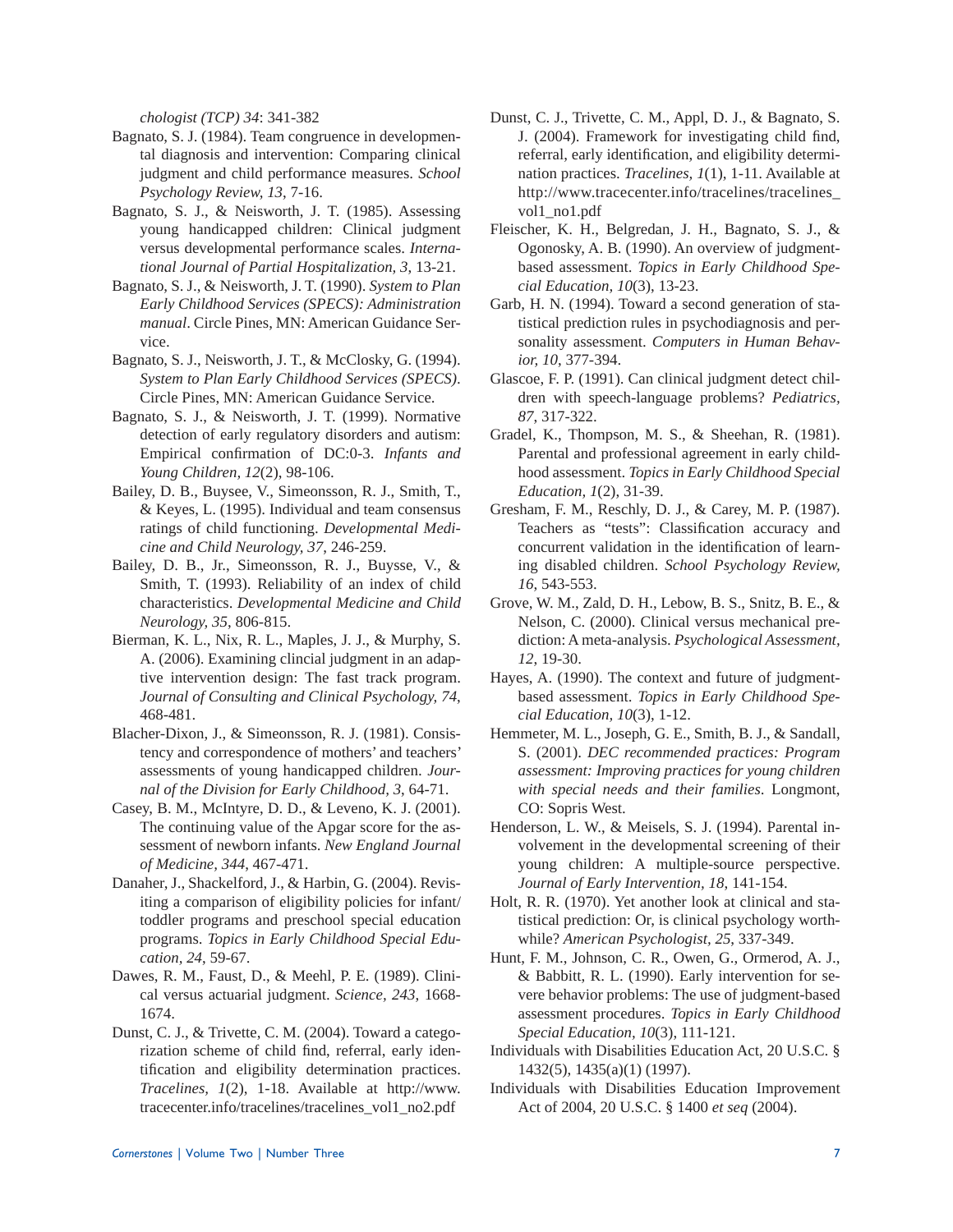- Kochanek, T., Kabacoff, R., & Lipsitt, L. (1990). Early identification of developmentally disabled and atrisk preschool children. *Exceptional Children, 56*, 528-538.
- LeLaurin, K. (1990). Judgment-based assessment: Making the implicit explicit. *Topics in Early Childhood Special Education, 10*(3), 96-110.
- LeVan, R. R. (1990). Clinical sampling in the assessment of young children with handicaps: Shopping for skills. *Topics in Early Childhood Special Education, 10*(3), 80-95.
- Marchese, M. C. (1992). Clinical versus actuarial prediction: A review of the literature. *Perceptual and Motor Skills, 75*, 583-594.
- McCloskey, G. (1990). Selecting and using early childhood rating scales. *Topics in Early Childhood Special Education, 10*(3), 39-64.
- Meehl, P. E. (1954). *Clinical versus statistical predictions: A theoretical analysis and review of the evidence*. Minneapolis, MN: University of Minnesota Press.
- Miltenberger, R. G. (1990). Assessment of treatment acceptability: A review of the literature. *Topics in Early Childhood Special Education, 10*(3), 24-38.
- Mott, D. W., & Dunst, C. J. (2006). Use of presumptive eligibility for enrolling children in Part C early intervention. *Journal of Early Intervention, 29*, 22-31.
- Records, N., & Tomblin, B. (1994). Clinical decision making: Describing the decision rules of practicing speech-language pathologists. *Journal of Speech and Hearing Research, 37*, 144-156.
- Sampers, J., Cooley, G., Cornelius, K., & Shook, L. (1996). Utilizing clinical judgment in the early identification of premature infants with motor difficulties. Infant-Toddler Intervention: The Transdis*ciplinary Journal, 6*, 117-124.
- Sandall, S., McLean, M. E., & Smith, B. J. (Eds.). (2000). *DEC recommended practices in early intervention/ early childhood special education*. Longmont, CO: Sopris West.
- Sawyer, J. (1966). Measurement and prediction, clinical and statistical. *Psychological Bulletin, 66*, 178-200.
- Schalock, R. L., & Luckasson, R. (2005). *Clinical judgment*. Washington, DC: American Association on Mental Retardation.
- Sexton, D., Thompson, B., Perez, J., & Rheams, T. (1990). Maternal versus professional estimates of developmental status for young children with handicaps: An ecological approach. *Topics in Early Childhood Special Education, 10*(3), 80-95.
- Shackelford, J. (2002, May). Informed clinical opinion. *NECTAC Notes,* (No. 10), 1-4. Chapel Hill: Na-

tional Early Childhood Technical Assistance Center, The University of North Carolina.

- Short, R. J., & Simeonsson, R. J. (1990). Sterotypical behaviors and handicapping conditions in infants and children. *Topics in Early Childhood Special Education, 10*(3), 122-130.
- Simeonsson, R. J., Bailey, D. B., Smith, T., & Buysee, V. (1995). Young children with disabilities: Functional assessment by teachers. *Journal of Developmental and Physical Disabilities, 7*, 267-284.
- Simeonsson, R. J., Huntington, G. S., Short, R. J., & Ware, W. B. (1982). The Carolina record of individual behavior: Characteristics of handicapped infants and children. *Topics in Early Childhood Special Education, 2*(2), 43-55.
- Sines, J. O. (1970). Actuarial versus clinical prediction in psychopathology. *British Journal of Psychiatry, 116*, 129-144.
- Suen, H., Lu, C.-H., Neisworth, J. T., & Bagnato, S. J. (1993). Measurement of teams decision-making through generalizability theory. *Journal of Psychoeducational Assessment, 11*, 120-132.
- Suen, H. K., Logan, C. R., Neisworth, J. T., & Bagnato, S. J. (1995). Professional congruence: Is it necessary? *Council for Exceptional Children, 19*, 243- 252.
- Westen, D., & Weinberger, J. (2004). When clinical description becomes statistical prediction. *American Psychologist, 59*, 595-613.
- Wiggins, J. S. (1981). Clinical and statistical prediction: Where are we and where do we go from here? *Clinical Psychology Review, 1*, 3-18.

# **Authors**

 Stephen J. Bagnato, Ed.D., NCSP, is Professor of Pediatrics and Psychology; Co-Investigator and Pennsylvania Satellite Director for Tracking, Referral, and Assessment Center for Excellence (TRACE); and Director of Early Childhood Partnerships, Children's Hospital of Pittsburgh and The UCLID Center at the University of Pittsburgh, School of Medicine, Pittsburgh, Pennsylvania (steve.bagnato@chp.edu; www.uclid.org). Janell Smith Jones, Ph.D., has been a Research Psychologist for the TRACE Children's Hospital of Pittsburgh, Pennsylvania (janell.smithjones@chp.edu). Margaret Matesa, M.Ed., is Coordinator of the Pennslvania TRACE Satellite, Children's Hospital of Pittsburgh, Pennsylvania (margaret.matesa@chp.edu). Eileen McKeating-Esterle, M.S., is a Research Associate for the TRACE Center, Children's Hospital of Pittsburgh, Pennsylvania (eileen. mckeating-esterle@chp.edu).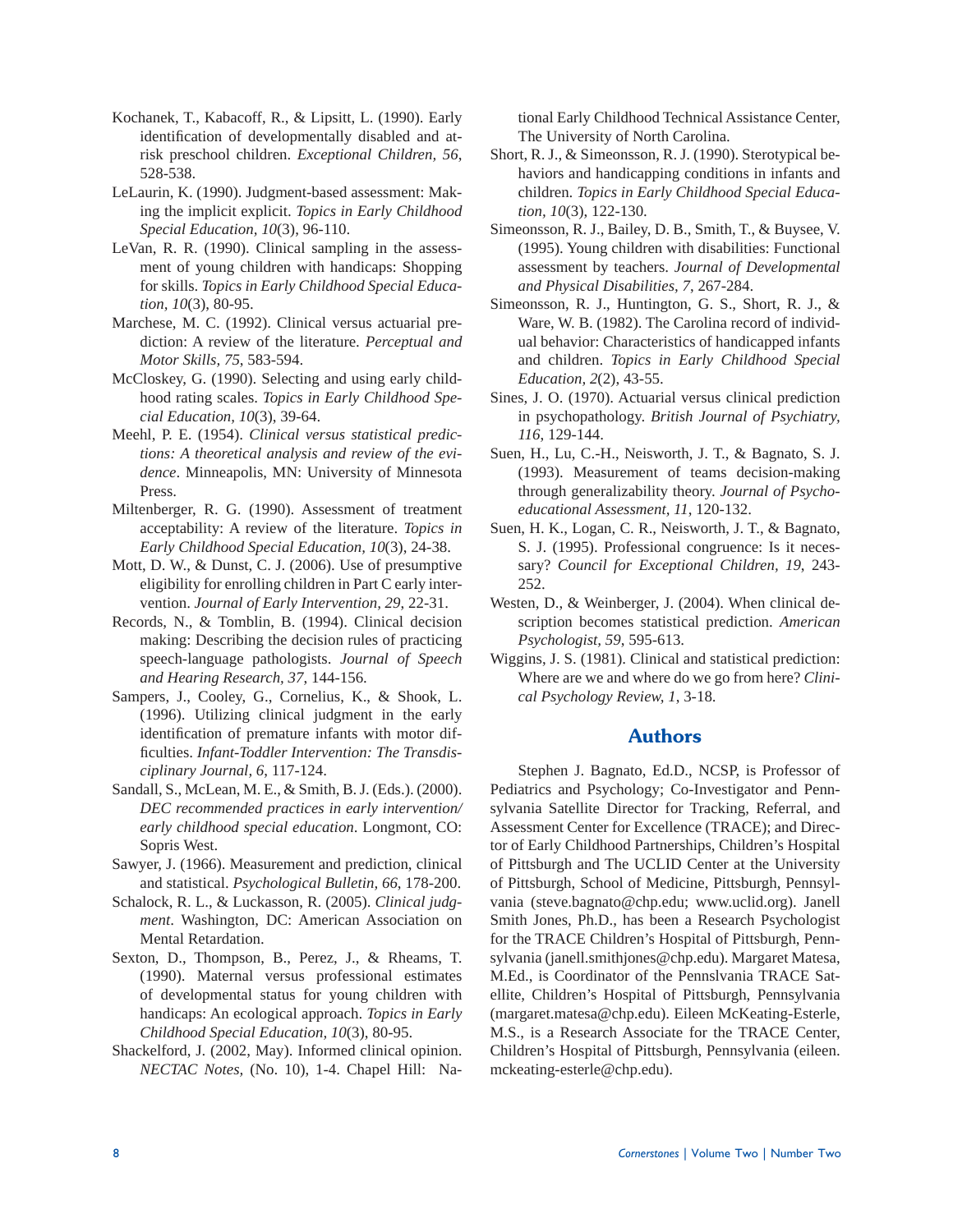Table 1 *Background Characteristics of the Study Participants*

| Study                                               | Sample Size                              | Mean Age<br>(Months)                        | Age Range<br>(Months) | Child Diagnosis                                                                                                                                                                                             |
|-----------------------------------------------------|------------------------------------------|---------------------------------------------|-----------------------|-------------------------------------------------------------------------------------------------------------------------------------------------------------------------------------------------------------|
| Bagnato (1984)                                      | 54                                       | 31                                          | $6 - 53$              | Multiple disabilities                                                                                                                                                                                       |
| Bagnato & Neisworth (1985)                          | 58                                       | 34                                          | $16 - 62$             | Developmental disorders: developmental delay;<br>mental retardation, neurological, communication,<br>visual disabilities and behavior disorders                                                             |
| Bagnato, Neisworth &<br>McClosky (1994)             | 1300                                     | NR                                          | $24 - 71$             | Neuromotor and hearing impairments,<br>communication and behavior/emotional disorders,<br>developmental delay, mental retardation, autism/<br>pervasive developmental disorders, and typical<br>development |
| Bagnato & Neisworth (1999)                          | 85                                       | <b>NR</b>                                   | $15 - 45$             | Autism, fragile X syndrome, and general<br>developmental delay                                                                                                                                              |
| Bailey, Buysse, Simeonsson,<br>Smith & Keyes (1995) | 129                                      | 63.0                                        | $1 - 204$             | Vision and hearing loss, disabilities in social skills,<br>behavior and cognitive functioning, limb impairment<br>and communication disabilities                                                            |
| Bailey, Simeonsson,<br>Buysse & Smith (1993)        | 254                                      | 53                                          | $14 - 104$            | Children had been previously identified as<br>having some disability and were eligible for early<br>intervention services                                                                                   |
| Bierman, Nix, Maples &<br>Murphy (2006)             | 891<br>445 for sample<br>446 for control | 79                                          | $72 - 108$            | Aggressive, disruptive children                                                                                                                                                                             |
| Blacher-Dixon &<br>Simeonsson (1981)                | 52                                       | 38                                          | $9 - 75$              | Mental retardation with various accompanying<br>developmental disabilities                                                                                                                                  |
| Casey, McIntire &<br>Leveno $(2001)$                | 151,891                                  | 1 day                                       | 1 day                 | Pre- or full-term infant (*follow-up of survival<br>monitored for first 28 days of life)                                                                                                                    |
| Glascoe (1991)                                      | 157                                      | 35                                          | $6 - 77$              | Language delay or typical development                                                                                                                                                                       |
| Gradel, Thompson &<br>Sheehan (1981)                | 60                                       | NR                                          | $3 - 73$              | Developmental delay                                                                                                                                                                                         |
| Gresham, Reschly &<br>Carey (1987)                  | 200                                      | 111                                         | $90 - 138$            | Learning disability or typical development                                                                                                                                                                  |
| Henderson & Meisels<br>(1994)                       | 90                                       | 62                                          | $47 - 71$             | Learning disability or typical development                                                                                                                                                                  |
| Kochanek, Kabacoff &<br>Lipsitt (1990)              | 536                                      | <b>NR</b>                                   | $0 - 95$              | Behavior disorder, developmentally delayed, learning<br>disability, or typical development (*follow-up with<br>school records when children were between ages 14-<br>20 years)                              |
| Records & Tomblin (1994)                            | 92                                       | <b>NA</b><br>(hypothetical<br>case studies) | $48 - 119$            | Language impairment or typical development                                                                                                                                                                  |
| Sampers, Cooley, Cornelius &<br>Shook (1996)        | 34                                       | 4                                           | $\overline{4}$        | Developmental delay or typical development<br>(*confirmation of developmental status at 24 months)<br>corrected age)                                                                                        |
| Simeonsson, Bailey, Smith &<br><b>Buysse</b> (1995) | 108                                      | 47                                          | $36 - 69$             | Speech/language impaired, mentally handicapped,<br>behaviorally/emotionally handicapped, multiply<br>handicapped, autism, orthopedic impairment, learning<br>disabled, other health impairment              |
| Simeonsson, Huntington, Short<br>& Ware (1982)      | 360                                      | 36                                          | $3 - 89$              | Mental retardation, hearing and visual loss,<br>orthopedic impairment and speech and emotional<br>disorders, singly or in combination                                                                       |
| Suen, Lu, Neisworth &<br>Bagnato (1993)             | 467                                      | NR                                          | $45 - 60$             | Developmental delay or typical development                                                                                                                                                                  |
| Suen, Logan, Neisworth &<br>Bagnato (1995)          | 467                                      | NR                                          | $45 - 60$             | Developmental delay or typical development                                                                                                                                                                  |

NR = Not reported.

 $NA = Not applicable.$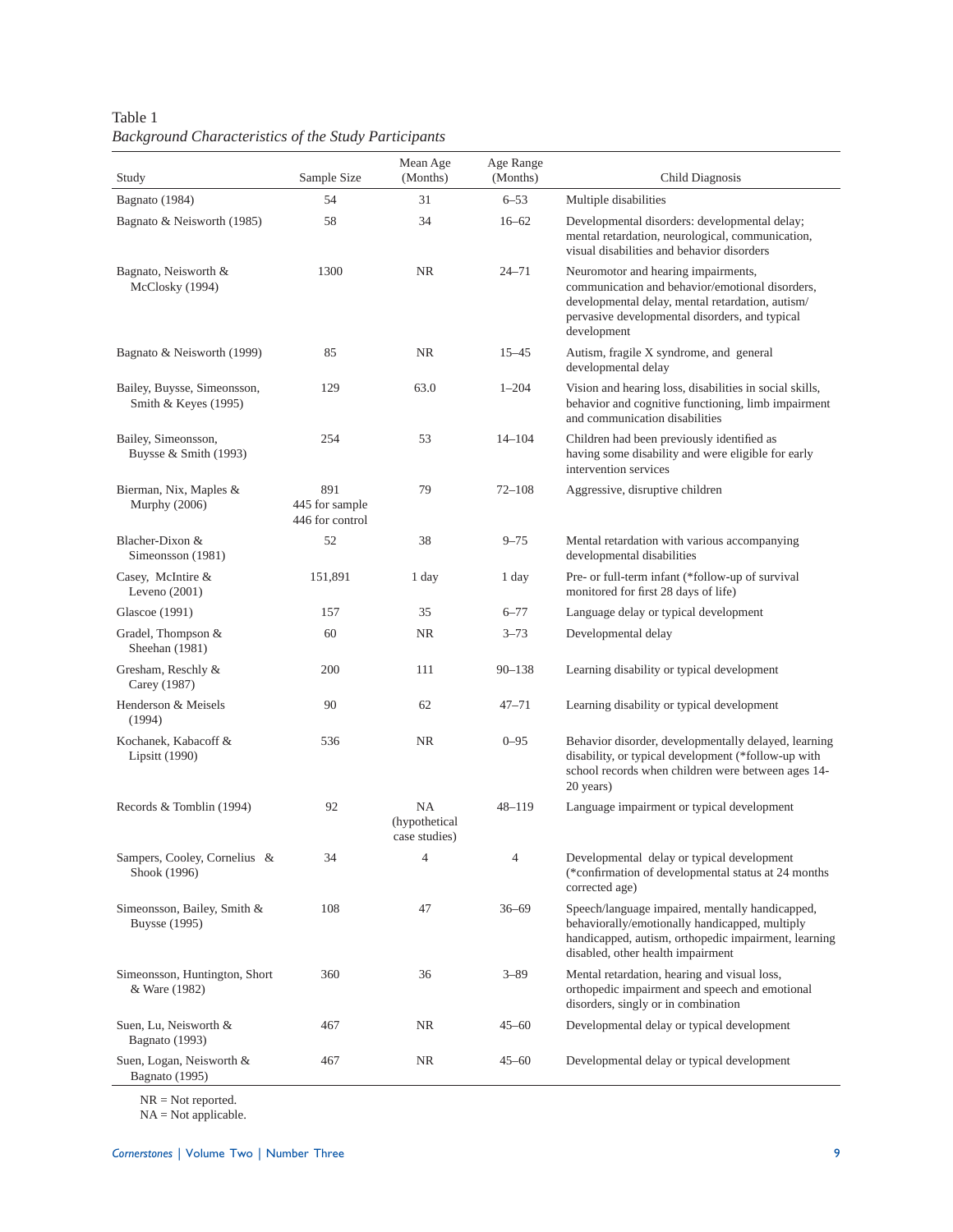### Table 2 *Study Focus and Practice Characteristics*

|                                                     |                                    |                            |                        | Practice Characteristics               |                                       |                                      |
|-----------------------------------------------------|------------------------------------|----------------------------|------------------------|----------------------------------------|---------------------------------------|--------------------------------------|
| Study                                               | <b>Study Focus</b>                 | Defined<br>Characteristics | Structured<br>Opinions | Multiple<br>Settings or<br>Individuals | Multisource<br>Consensus<br>Decisions | Training to<br>Structure<br>Opinions |
| Bagnato (1984)                                      | Parent-professional congruence     | Χ                          | Χ                      | X                                      | X                                     | X                                    |
| Bagnato & Neisworth (1985)                          | Parent-professional congruence     | X                          | X                      | X                                      |                                       |                                      |
| Bagnato, Neisworth &<br>McClosky (1994)             | Judgment-based scales and formats  | X                          | X                      | X                                      |                                       | X                                    |
| Bagnato & Neisworth (1999)                          | Judgment-based scales and formats  | Χ                          | Χ                      | Χ                                      |                                       | X                                    |
| Bailey, Buysse, Simeonsson,<br>Smith & Keyes (1995) | Professional congruence            | X                          | X                      | X                                      | X                                     |                                      |
| Bailey, Simeonsson, Buysse &<br>Smith (1993)        | Judgment-based scales and formats  | X                          | X                      | X                                      | X                                     | X                                    |
| Bierman, Nix, Maples &<br>Murphy (2006)             | Parent-professional congruence     | Χ                          | Χ                      | X                                      | X                                     | X                                    |
| Blacher-Dixon & Simeonsson<br>(1981)                | Parent-professional congruence     | Χ                          | Χ                      | Χ                                      |                                       |                                      |
| Casey, McIntire & Leveno<br>(2001)                  | Judgment-based scales and formats  | X                          | X                      |                                        |                                       | Χ                                    |
| Glascoe (1991)                                      | Early detection and classification | X                          |                        |                                        | X                                     |                                      |
| Gradel, Thompson & Sheehan<br>(1981)                | Parent-professional congruence     | Χ                          | Χ                      | Χ                                      |                                       |                                      |
| Gresham, Reschly & Carey<br>(1987)                  | Judgment-based scales and formats  | X                          | Χ                      | Χ                                      | X                                     |                                      |
| Henderson & Meisels (1994)                          | Early detection and classification | X                          | X                      | X                                      | X                                     |                                      |
| Kochanek, Kabacoff & Lipsitt<br>(1990)              | Early detection and classification | Χ                          |                        | X                                      | X                                     |                                      |
| Records & Tomblin (1994)                            | Early detection and classification | Χ                          | X                      | X                                      | X                                     |                                      |
| Sampers, Cooley, Cornelius &<br>Shook (1996)        | Early detection and classification | Χ                          | Χ                      |                                        |                                       | Χ                                    |
| Simeonsson, Bailey, Smith &<br><b>Buysse</b> (1995) | Judgment-based scales and formats  | Χ                          | Χ                      |                                        | Χ                                     |                                      |
| Simeonsson, Huntington,<br>Short & Ware (1982)      | Judgment-based scales and formats  | $\mathbf X$                |                        |                                        |                                       |                                      |
| Suen, Lu, Neisworth & Bagnato<br>(1993)             | Judgment-based scales and formats  | X                          | $\mathbf X$            | X                                      | X                                     | X                                    |
| Suen, Logan, Neisworth &<br>Bagnato (1995)          | Judgment-based scales and formats  | Χ                          | $\mathbf X$            | $\mathbf X$                            | X                                     | Χ                                    |
| Percentage of studies                               |                                    | 100                        | 85                     | 75                                     | 60                                    | 45                                   |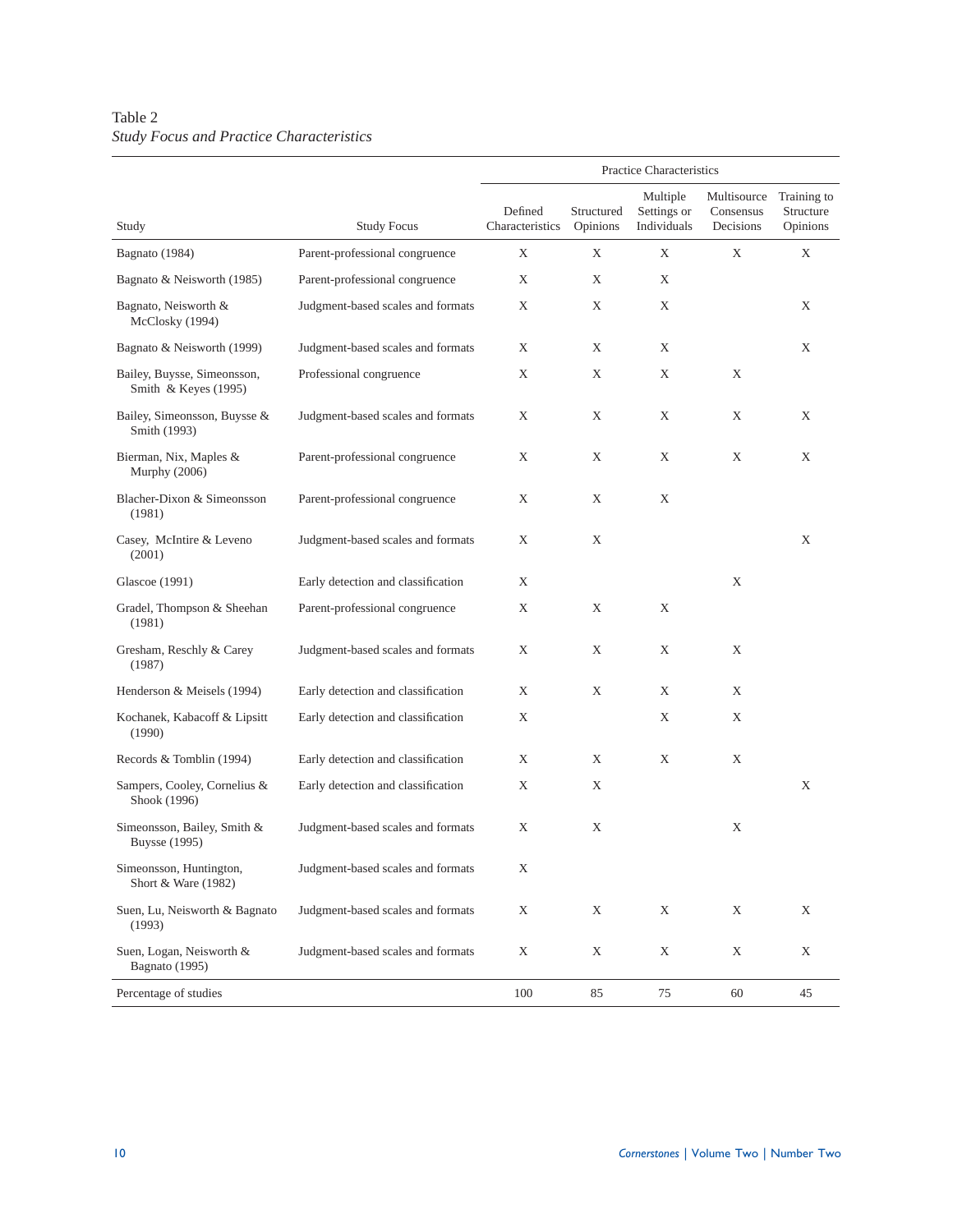| Study                                                     | Study Type | Results                                                                                                                                                                                                                                                                                                                                      | Major Findings                                                                                                                                                                                                                                                                                                                                                                                                                                                                                                                                                                                                       |
|-----------------------------------------------------------|------------|----------------------------------------------------------------------------------------------------------------------------------------------------------------------------------------------------------------------------------------------------------------------------------------------------------------------------------------------|----------------------------------------------------------------------------------------------------------------------------------------------------------------------------------------------------------------------------------------------------------------------------------------------------------------------------------------------------------------------------------------------------------------------------------------------------------------------------------------------------------------------------------------------------------------------------------------------------------------------|
| Bagnato (1984)                                            | Case       | Congruence<br>Moderate to strong agreement between clinical<br>judgment measures and other child performance<br>measures $(r = .65, .66, \& .89)$ .                                                                                                                                                                                          | 1. The use of carefully selected child performance<br>and clinical judgment scales facilitate consistent,<br>comprehensive, and accurate child assessments<br>by teams by structuring and quantifying their<br>subjective impressions of children's skills.                                                                                                                                                                                                                                                                                                                                                          |
| Bagnato &<br>Neisworth<br>(1985)                          | Case       | Congruence<br>Strong correlation (.81–83) between clinical judgment<br>measures and norm- and curriculum-based measures<br>rated by professionals.<br>Low to moderate correlation (.34–69) between parent-<br>rated clinical judgment measure and norm-based,<br>curriculum-based, and clinical judgment measures<br>rated by professionals. | 1. Significant level of agreement between estimates<br>of children's development on measures completed<br>by teachers, SPL therapists and psychologists<br>supported the practice of combining norm-<br>referenced, criterion-referenced and clinical<br>judgment scales within diagnostic batteries for<br>young disabled children.<br>2. Less strong level of agreement between Parental<br>and professional estimates of children's<br>development. However, parental judgments<br>of subtle changes in children's behavior (e.g.<br>attention, activity level) were consistent with<br>professional perceptions. |
| Bagnato,<br>Neisworth &<br>McClosky<br>(1994)             | Case       | Sensitivity<br>1. Accurate classification of disability status: The D-<br>SPECS correctly classified 84% of children with<br>disabilities.<br>Specificity<br>2. Accurate classification of nondisability status: The<br>D-SPECS correctly classified 85% of children that<br>did not have a disability.                                      | 1. Clinical judgment tool (D-SPECS) demonstrates<br>a high degree of accuracy in discriminating<br>between children with and without problems<br>across multiple disability categories.                                                                                                                                                                                                                                                                                                                                                                                                                              |
| Bagnato $&$<br>Neisworth<br>(1999)                        | Case       | Accuracy<br>TABS correctly classified 83% of all children in<br>sample (i.e., not at risk, at risk, and disabled).<br>Sensitivity<br>72% of children correctly classified as needing early                                                                                                                                                   | 1. Normative data collected by the TABS appears<br>to be congruent with the DC: 0-3 classification<br>system and provides a means for parents and<br>professionals to document their clinical opinions<br>of self-regulatory issues.                                                                                                                                                                                                                                                                                                                                                                                 |
|                                                           |            | intervention services.                                                                                                                                                                                                                                                                                                                       | 2. Early symptoms of certain diagnostic<br>classifications, such as autism, include<br>issues in self-regulation and temperament.<br>Earlier identification through tools such as<br>the Temperament and Atypical Behavioral<br>Scale (TABS) may pave the way for earlier<br>interventions.                                                                                                                                                                                                                                                                                                                          |
| Bailey, Buysse,<br>Simeonsson,<br>Smith &<br>Keyes (1995) | Case       | Congruence<br>1. Across professionals within a team there was a<br>relatively high degree of independent agreement on<br>the child's general level of functioning (60% exact<br>agreement, 87% agreement within one point).                                                                                                                  | 1. Team members had a high degree of agreement on<br>independent ratings of abilities and limitations.<br>More disagreement was associated with rating<br>areas of behavior and communication, team<br>experience and increased severity of disability.                                                                                                                                                                                                                                                                                                                                                              |
|                                                           |            | 2. Severity of disability emerged as the child<br>characteristic that most significantly effected<br>agreement. Fifteen of the 19 possible ratings on<br>the index were more likely to cause disagreement<br>when applied to children whose functional<br>limitations were generally considered more severe<br>(consensus ratings $>$ 3).    | 2. Team consensus ratings were more likely to defer<br>to the ratings of the expert in particular areas.                                                                                                                                                                                                                                                                                                                                                                                                                                                                                                             |

Table 3 *Results and Major Findings Reported in Each of the Studies*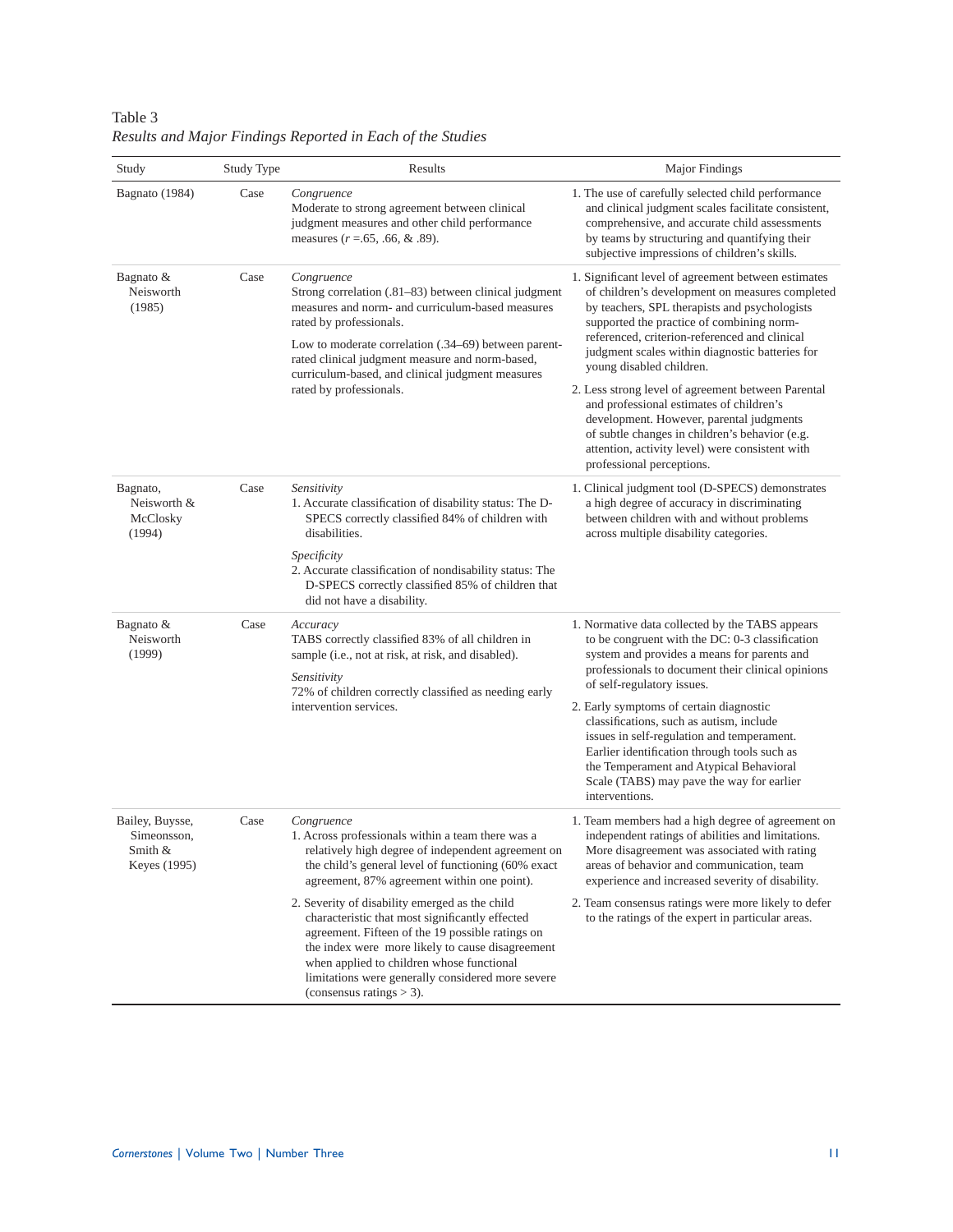|  | Table 3, continued |
|--|--------------------|
|--|--------------------|

| Study                                              | Study Type | Results                                                                                                                                                                                                                                                                                                                               | Major Findings                                                                                                                                                                                                                                                                                                                                          |  |
|----------------------------------------------------|------------|---------------------------------------------------------------------------------------------------------------------------------------------------------------------------------------------------------------------------------------------------------------------------------------------------------------------------------------|---------------------------------------------------------------------------------------------------------------------------------------------------------------------------------------------------------------------------------------------------------------------------------------------------------------------------------------------------------|--|
| Bailey,<br>Simeonsson,<br>Buysse & Smith<br>(1993) | Case       | Congruence<br>1. Exact agreement across all three comparison groups<br>averaged 67.2% agreement; agreement within one<br>point across the three comparison groups averaged                                                                                                                                                            | 1. Raters who vary considerably in expertise,<br>discipline, and relationship to a child generally<br>agree (rate congruently) on overall estimations of<br>their abilities.                                                                                                                                                                            |  |
|                                                    |            | 86.2%.<br>2. When intraclass correlation procedures were<br>applied, teacher-specialist agreement (mean $=.73)$<br>was somewhat higher than the reliability between<br>parents and professionals (mean $= .60$ ).<br>3. Considerable variation in agreement was found<br>across individual items, however it was consistent           | 2. Caution should be exercised in using individual<br>item scores rated by a single individual for<br>research or diagnostic purposes other than<br>providing a description of the subjects in the<br>sample, or a group of children served. The low<br>reliability of several individual items suggests<br>that raters should be trained and agreement |  |
|                                                    |            | across comparison pairs.                                                                                                                                                                                                                                                                                                              | should be monitored.                                                                                                                                                                                                                                                                                                                                    |  |
| Bierman, Nix,<br>Maples &<br>Murphy (2006)         | Cohort     | 1.95% of the selected sample scored in the top 20%<br>on both the parent and teacher screening measures.                                                                                                                                                                                                                              | 1. Family coordinators appeared to be more reliable<br>in their ratings of parental functioning than in<br>their global assessments of need for home visits.                                                                                                                                                                                            |  |
|                                                    |            | 2.76% of these children had teacher ratings in the<br>clinical range on the Externalizing scale of the<br>Child Behavior Checklist.                                                                                                                                                                                                   | 2. It was beneficial to use clinical judgment to tailor<br>dose recommendations for home visiting.                                                                                                                                                                                                                                                      |  |
|                                                    |            | 3. Two types of clinical judgments (family<br>coordinator's rating of parental functioning, and<br>their global assessments of family need for home<br>visiting) were significantly correlated. Stronger<br>reliability and better concurrent and predictive<br>validity emerged for the 1 <sup>st</sup> .                            | 3. Clinicians are relatively strong in providing<br>sensitive descriptions of client functioning when<br>completing standardized rating scales in specific<br>domains linked empirically with the development<br>or remediation of a problem.                                                                                                           |  |
|                                                    |            | 4. Almost all family coordinators increased or<br>decreased in home visit dose recommendations<br>over the four time periods covered by the study.                                                                                                                                                                                    |                                                                                                                                                                                                                                                                                                                                                         |  |
| Blacher-Dixon &<br>Simeonsson<br>(1981)            | Cohort     | Congruence<br>1. Overall, weak to moderate agreement $(r=.27-.83)$<br>between mothers and teachers, all correlations                                                                                                                                                                                                                  | 1. Significant degree of agreement between mothers<br>and teachers ratings of young handicapped<br>children's behavioral skills.                                                                                                                                                                                                                        |  |
|                                                    |            | significant at $p < .05$ .<br>2. Maternal ratings $(r=.62-.85)$ were consistent over<br>time on 50% of items on clinical judgment measure<br>(CRIB).                                                                                                                                                                                  | 2. Mothers were consistent in their ratings<br>of selective behaviors and temperament<br>characteristics over time.                                                                                                                                                                                                                                     |  |
| Casey, McIntire &<br>Leveno $(2001)$               | Cohort     | Accuracy<br>Pre-term infants; incidence of neonatal death: .315<br>per 1000 for newborns with 5-minute APGAR scores<br>of 0-3, but only 5 per 1000 for newborns with scores<br>of $> 7$ (95% confidence interval). Neonatal death rate<br>highest for 5-minute APGAR scores of $\leq$ 3 regardless<br>of gestational age $(p=.002)$ . | 1. Survival in preterm and term infants increases as<br>APGAR scores increase.                                                                                                                                                                                                                                                                          |  |
|                                                    |            |                                                                                                                                                                                                                                                                                                                                       | 2. Five-minute scores are more useful in predicting<br>neonatal deaths than one-minute APGAR scores.                                                                                                                                                                                                                                                    |  |
|                                                    |            | Full-term infants; incidence of neonatal death: .244<br>per 1000 for newborns with scores of 0-3 whereas 0.2<br>per 1000 for infants with scores of $\geq$ 7 (.001).                                                                                                                                                                  |                                                                                                                                                                                                                                                                                                                                                         |  |
| Glascoe (1991)                                     | Case       | Sensitivity<br>1. Moderately accurate prediction of speech/language<br>impairments based on parental concerns: 72% of<br>children who failed developmental assessment had<br>parents with concerns.                                                                                                                                   | 1. Clinical judgment, defined in this study as<br>eliciting and responding to parents' speech/<br>language concerns for their child, is a useful<br>prescreening strategy. However, it requires<br>confirmation by standardized screening tests as                                                                                                      |  |
|                                                    |            | Specificity<br>2. Accurate prediction of children without speech/<br>language impairments: 83% of children who<br>passed developmental assessment had parents that<br>did not have concerns.                                                                                                                                          | notably more parents had speech and language<br>concerns than children who actually had speech/<br>language deficits.                                                                                                                                                                                                                                   |  |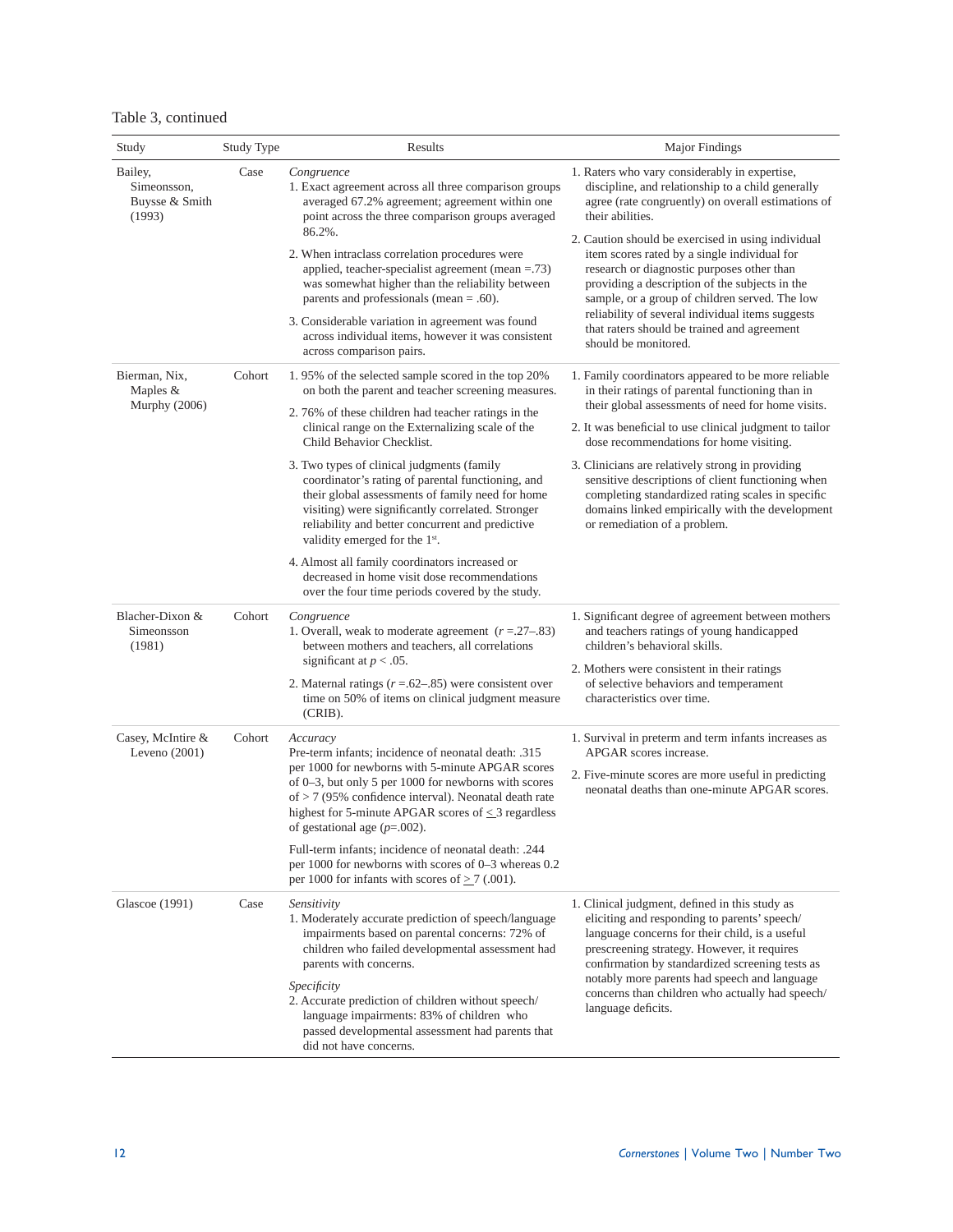|  | Table 3, continued |
|--|--------------------|
|--|--------------------|

| Study                                     | Study Type | Results                                                                                                                                                                                                                                                                                                                                                                    | Major Findings                                                                                                                                                                               |  |
|-------------------------------------------|------------|----------------------------------------------------------------------------------------------------------------------------------------------------------------------------------------------------------------------------------------------------------------------------------------------------------------------------------------------------------------------------|----------------------------------------------------------------------------------------------------------------------------------------------------------------------------------------------|--|
| Gradel, Thompson<br>& Sheehan<br>(1981)   | Case       | Congruence<br>1. Moderately weak to strong correlation $(r = .42 - .87)$<br>between mothers of infants and teachers' ratings<br>on the clinical judgment measure (Developmental<br>Profile).                                                                                                                                                                               | 1. Substantial agreement between mothers'<br>and professionals' ratings (teachers and<br>diagnosticians) of the skills of young children<br>with disabilities.                               |  |
|                                           |            | 2. Strong agreement between mothers of preschoolers<br>and teachers' ratings $(r = .95-.98)$ .                                                                                                                                                                                                                                                                             | 2. Parent-professional rating agreement was greater<br>for mothers of preschoolers than mothers of<br>infants.                                                                               |  |
| Gresham, Reschly<br>& Carey (1987)        | Case       | Sensitivity<br>1. Clinical judgment measure (TRAP) correctly<br>classified 91% of children with learning disabilities.                                                                                                                                                                                                                                                     | 1. Teachers are highly accurate in their<br>classifications of children as learning disabled or<br>non-disabled.                                                                             |  |
|                                           |            | Specificity<br>2. TRAP correctly classified 86% of children that did<br>not have a disability.                                                                                                                                                                                                                                                                             | 2. Teacher ratings on a clinical judgment tool<br>identified learning disabled students at a slightly<br>higher rate than standardized IQ and achievement<br>measures.                       |  |
|                                           |            | 3.100% of learning disabled students and 86%<br>of students without disabilities were classified<br>correctly when standardized and clinical judgment<br>measures were used together.                                                                                                                                                                                      | 3. Children's performances on standardized<br>intelligence and achievement measures were<br>slightly more accurate in identifying children<br>without disabilities.                          |  |
| Henderson &<br>Meisels (1994)             | Cohort     | Sensitivity<br>1. Accurate prediction of developmental delay based<br>on examiner and parent information (clinical<br>judgment tool) decreased classification accuracy                                                                                                                                                                                                     | 1. Combining parent and examiner information<br>decreased the effectiveness of identifying<br>children with delays that actually needed further<br>evaluation.                               |  |
|                                           |            | from 100% to 83%. Higher rate of accuracy<br>associated with use of examiner only information.                                                                                                                                                                                                                                                                             | 2. Combining parent and examiner assessment<br>information results in more effective screening of                                                                                            |  |
|                                           |            | Specificity<br>2. Accurate prediction of nondisability status based<br>on examiner and parent information increased<br>accuracy from 83% to 94%.                                                                                                                                                                                                                           | children not at risk for developmental delays and<br>decreased substantially the rate of over referrals<br>based on examiner information alone.                                              |  |
| Kochanek,<br>Kabacoff &<br>Lipsitt (1990) | Cohort     | Sensitivity<br>Weak to moderate accuracy in predicting disability<br>status (30%-74%) depending on variable under                                                                                                                                                                                                                                                          | 1. Risk factors differ in their impact on prediction<br>of children's disability status at different points<br>in time.                                                                      |  |
|                                           |            | consideration. Family factors 52%, child performance<br>factors 30%-74%.<br>Specificity<br>Moderate to strong accuracy in predicting non-<br>disability status (68%-92%) depending on variable<br>under consideration. Family factors 62%, child<br>performance factors 82%-92%.                                                                                           | 2. Maternal education is a more accurate predictor<br>of adolescent disability status than children's<br>skill levels or behaviors between birth and 3 years                                 |  |
|                                           |            |                                                                                                                                                                                                                                                                                                                                                                            | of age.                                                                                                                                                                                      |  |
|                                           |            |                                                                                                                                                                                                                                                                                                                                                                            | 3. Children's skill levels and behaviors between<br>ages 4 and 7 years are more accurate predictors of<br>disabilities in adolescence than family factors.                                   |  |
| Records &<br>Tomblin (1994)               | Case       | Congruence<br>Considerable congruence between raters' diagnostic<br>decisions of hypothetical cases.<br>1. Interrater reliability on 15 repeated cases was<br>moderate (phi coefficient of .68; range of<br>agreement 73%-100%).<br>2. Language comprehension, nonverbal IQ, and<br>language production assessment scores most<br>heavily influenced diagnostic decisions. | 1. It is possible to statistically model the overall<br>diagnostic decision rule used by clinicians.                                                                                         |  |
|                                           |            |                                                                                                                                                                                                                                                                                                                                                                            | 2. Clinicians integrate multiple sources of<br>information and attach greater importance to<br>information from specific sources.                                                            |  |
|                                           |            |                                                                                                                                                                                                                                                                                                                                                                            | 3. Better than chance agreement between rater<br>diagnoses. Raters' confidence in their diagnostic<br>decisions were lower and more variable when<br>judging borderline scores/skill levels. |  |
|                                           |            | 3. Better than chance agreement $(K=14, p<.001)$<br>between rater diagnoses. Language impairment<br>cases judged as low normal or borderline in<br>severity were associated with lower agreement<br>among raters.                                                                                                                                                          |                                                                                                                                                                                              |  |